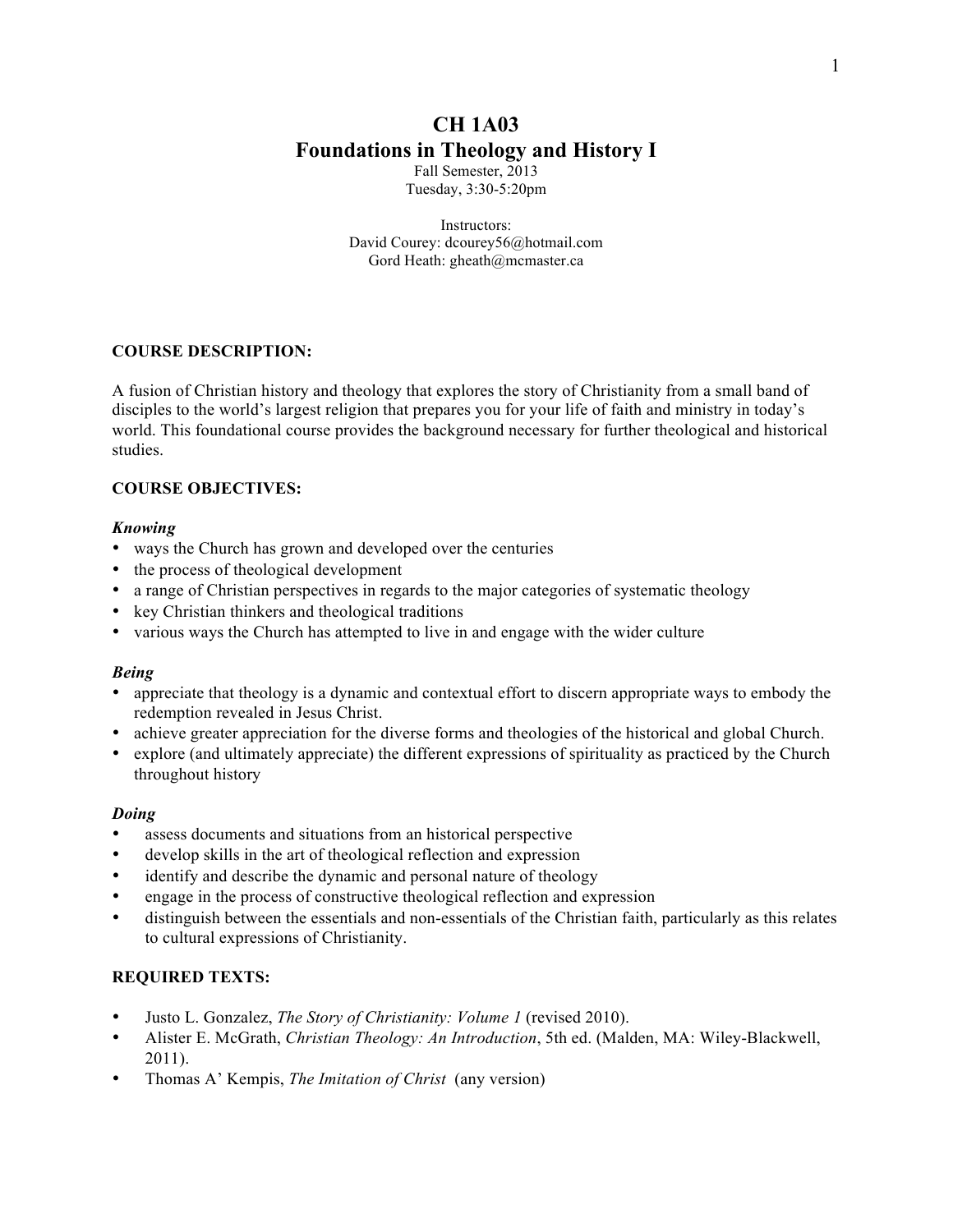- Gordon L. Heath. *Doing Church History: A User-friendly Introduction to Researching the History of Christianity*. Toronto: Clements Publishing, 2008.
- Recommended (especially for students studying theology for the first time): Grenz, Stanley J., Guretzki, David, and Nordling, Cherith Fee. *Pocket Dictionary of Theological Terms*. Downers Grove, Ill.: InterVarsity Press, 1999.

All required textbooks for this class are available from the College's book service, READ On Bookstore, Room 145, McMaster Divinity College. Texts may be purchased on the first day of class. For advance purchase, you may contact READ On Bookstores, 304 The East Mall, Suite 100, Etobicoke, ON M9B 6E2: phone 416-620-2934; fax 416-622-2308; e-mail books@readon.ca. Other book services may also carry the texts.

## **ASSIGNMENTS:**

The first semester's assignments help students develop specific skills within the disciplines of theology and church history. We especially encourage efforts to bring creative reflection to bear on issues vital to contemporary Christian thought, life, and ministry.

- Theology Paper: Students will write a research paper in theology.
- History Paper: Students will write a research paper related to the history of the church.
- Biographical Paper: Students will write a five-page paper reflecting on the life, legacy and contemporary application of a person's life and ministry.
- Off-Campus Visit & Reflection: Each student will be required to attend an Orthodox Church service and write a two-page reflection on the visit.
- Recite Apostles Creed: Each student will be required to memorize and recite the Apostles Creed once per semester. (pass/fail)

# **GRADING:**

- Theology Paper 35%
- History Paper 35%
- Bio-paper 20%
- Off-campus Visit 10%
- Apostles Creed pass/fail
- Participation  $x$  factor  $(+/-)$

## **GENERAL COMMENTS:**

- Academic dishonesty is a serious offence that may take any number of forms, including plagiarism, the submission of work that is not one's own or for which previous credit has been obtained, and/or unauthorized collaboration with other students. Academic dishonesty can result in severe consequences, e.g., failure of the assignment, failure of the course, a notation on one's academic transcript, and/or suspension or expulsion from the College. Students are responsible for understanding what constitutes academic dishonesty. Please refer to the Divinity College Statement on Academic Honesty ~ http://www.mcmasterdivinity.ca/programs/rules-regulations
- McMaster Divinity College uses inclusive language for human beings in worship services, student written materials, and all of its publications. In reference to biblical texts, the integrity of the original expressions and the names of God should be respected. The NRSV and TNIV are examples of the use of inclusive language for human beings. It is expected that inclusive language will be used in chapel services and all MDC assignments.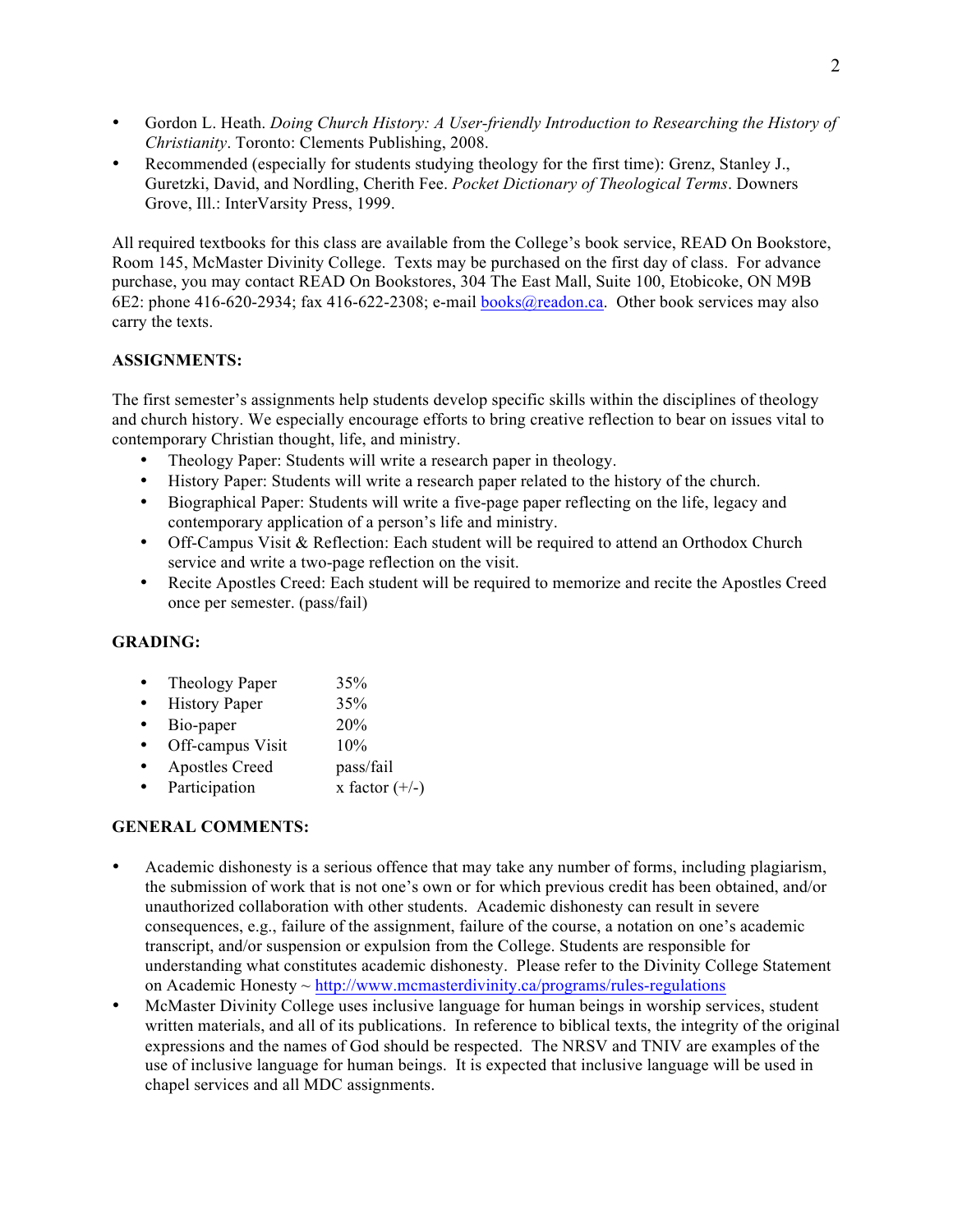- Essays must be handed in at the beginning of the class on the day they are due. All other essays will be considered to be late. Students may be exempted from the late penalty of 5% per day (not including weekends) if they attach to their essay a letter explaining the genuine emergency that delayed them. Late assignments (even ones with an extension) will not receive comments and constructive criticism from the professor, and may not be returned at the same time as the papers submitted on the due date. Submit an electronic copy on the due date or a hard copy before the due date if you are unable to be in class on the due date because of a foreknown absence.
- Two forms of submission of work are possible: (1) Electronic copies in MS Word. Please send the document with your last name and the paper title in the file name: for example, Studebaker.Wittmer.docx. (2) Hard copies should be stapled and submitted with a cover sheet.
- Unless noted otherwise, all written work must conform to the *McMaster Divinity College Style Guidelines for Essays and Theses*. For the PDF click here: http://www.mcmasterdivinity.ca/sites/default/files/documents/MDCStyleGuideMarch0413.pdf
- Please turn off your cell phone and/or pager before the class begins.
- Please do not attend class if you are ill and contagious (e.g. the flu).

## **COMMENTS ON ASSIGNMENTS:**

## • **Theology Paper: Theological Reflections Skills**

This nine to ten page assignment provides the opportunity to develop skills in systematic theology. You select a theological topic and compare the way two traditions or figures articulate the issue. For example, how do Arminians and Calvinists explain the purpose of prayer in light of God's sovereignty? The paper describes the theology of both perspectives and brings them into critical dialogue. This assignment gives you experience working in a major topic area of systematic theology. Please talk to the professor/s, if you are unsure of a suitable topic.

## • **History Paper: Event**

This nine to ten page assignment provides the opportunity to develop skills in historical research is concerned with trying to gain an understanding of why a particular event in the church occurred. A clearly stated and argued thesis is central to this assignment. In order to do this, you must not only study primary sources, but also secondary sources. As you study the relevant secondary sources you will come to realize that different authors may have opposing interpretations as to why a particular event occurred. These differences are important to note and understand. See *Doing Church History* for further instructions. Please talk to the professor/s if you are unsure of a suitable topic.

#### • **Biographical Reflection and Application**

This five-page paper enables you to gain an understanding of a historical figure's life and legacy as well as a contemporary application of the person's life and ministry. This is a fusion of historical and theological research, as well as an intentional application to contemporary life.

## • **Orthodox Visit**

This two-page assignment requires you to visit an Orthodox Church for a Sunday worship service, and to write a reflection paper. Please keep in mind the following:

1. When you attend, be respectful. Do not "take notes" like a tourist, but participate as much as you are able. Again, do not show up to criticize, but to learn and grow.

2. Attach a bulletin to your reflection.